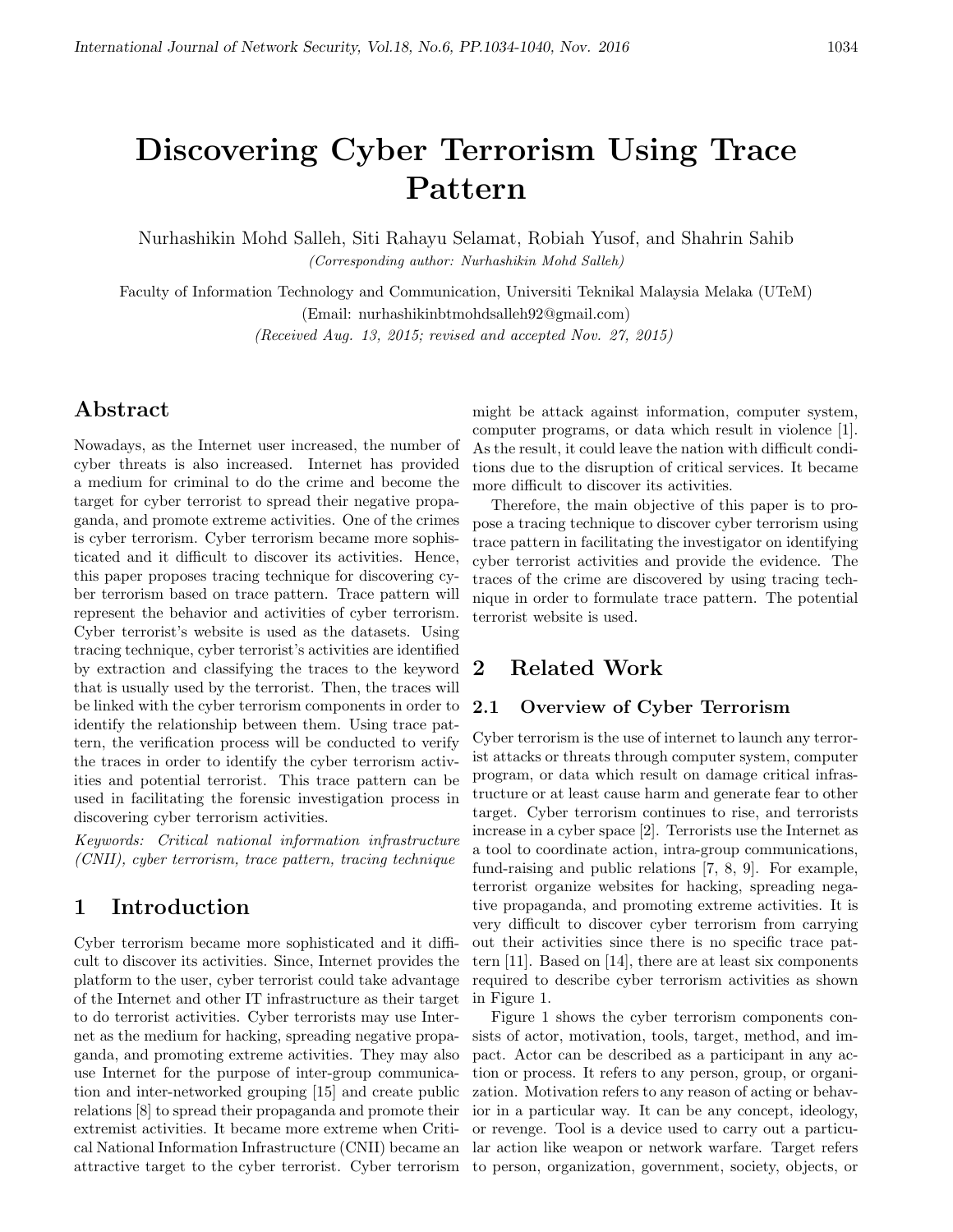

Figure 1: Cyber terrorism components

place that selected as the aim of an attack. Method is a particular procedure for accomplishing or approaching something. Method refers to the any action or operation that relate to the cyber terrorism. Impact defines as a marked effect or influence, and can be classified into four categories namely physical, psychology, social, and economic. Every violence and threats that has been done to the target will be considered as impact [3, 4, 5, 13]. Cyber terrorism components can be represents in terms of "union" statements equation as in Equation (1).

$$
CcT = c_1 \cup c_2 \cup c_3 \cup c_4 \cup c_5 \cup c_6 \tag{1}
$$

Where,  $CcT = cyber$  terrorism components,  $c_1 = ac$ tor components,  $c_2$  = motivation components,  $c_3$  = tools components,  $c_4$  = target components,  $c_5$  = method components, and  $c_6$  = impact components. Equation (1) shows the components of cyber terrorism either actor, motivation, tools, target, method, or impact components.

#### 2.2 Tracing Technique

Tracing technique can be defined as a process of tracing the data based on its attribute [11]. In this research, tracing technique is used to help the forensic investigator to trace any cyber terrorism activities based on its components. By using this technique, behavior of cyber terrorism can be identified.

Two main tracing techniques used namely word searching technique and web address searching techniques. Word searching technique is use to trace the data. This technique can be use by using symbols to search for alternative word endings, combining the concepts in a search statement, searching for phrases, and performing more specific searches. By using this technique, the project can be identified what the keyword and its type. Keyword refer to any word exists in website. The examples of these types are people, organization, group, individual, target place, place, action, mode of action, tools, and motivation [6].

#### 2.3 Trace Pattern

Trace pattern can be defined as the way to discover the origin or starting point of a scenario that has happened [10]. It plays an important role by representing the behavior and activities of cyber terrorism. With trace pattern, it will assist forensic investigators on tracing the traces left at the crime scenes and discovering cyber terrorism activities. Trace pattern will help the forensic investigator to find any evidence about the cyber terrorism because any activities of cyber terrorists or attacker can be identified based on the traces data found in the attack pattern which represent in the form of trace pattern. In this situation, trace pattern will help to determine how cyber terrorism could be happened [12].

In this research, the traces can be any keywords appeared in the terrorist website. Therefore, in order to get a trace pattern, keywords of these traces is identifying based on its meaning and its relation to cyber terrorism components. After that, the traces will be confirming its relation.

# 3 Methodology

There are three phases involved in the tracing technique for discovering cyber terrorism activities based on the trace pattern. The explanations of these phases are explained below.

#### Phase I: Traces extraction and classification

The tracing technique namely word searching technique and web searching techniques are used to extract the traces. In order to formulate trace pattern, these technique are used to discover the traces. Traces are referred to any keyword used by the terrorist. The keyword can be word or URL. In this phase, the traces are classified into types of keyword as described as in Table 1.

Table 1 shows the types of keyword which are person, group, organization, concept, ideology, critical infrastructure, action, operation, physical, psychological, emotional, and economic. The process of classifying the keyword traced to the types of keyword based on the meaning of the word. For example, the name of the person is one of the words that referred to an individual and based on Table 1, this trace is classified as person.

#### Phase II: Traces cross-referencing and linking

The main purpose of this process in this phase is obtaining complete traces of cyber terrorism activities. Therefore, after the traces classified in the Phase I, the traces will be linked in order to identify the relationship between them. The cross-referencing is also carried out to identify the relationship between the traces and the cyber terrorism components.

#### Phase III: Traces verification

In this phase, the traces that are linked in the Phase II will be verified to identify the cyber terrorism activities and indirectly identifying the potential terrorist or the suspect. The verification is used the trace pattern. Trace pattern will describe about the types of keyword and the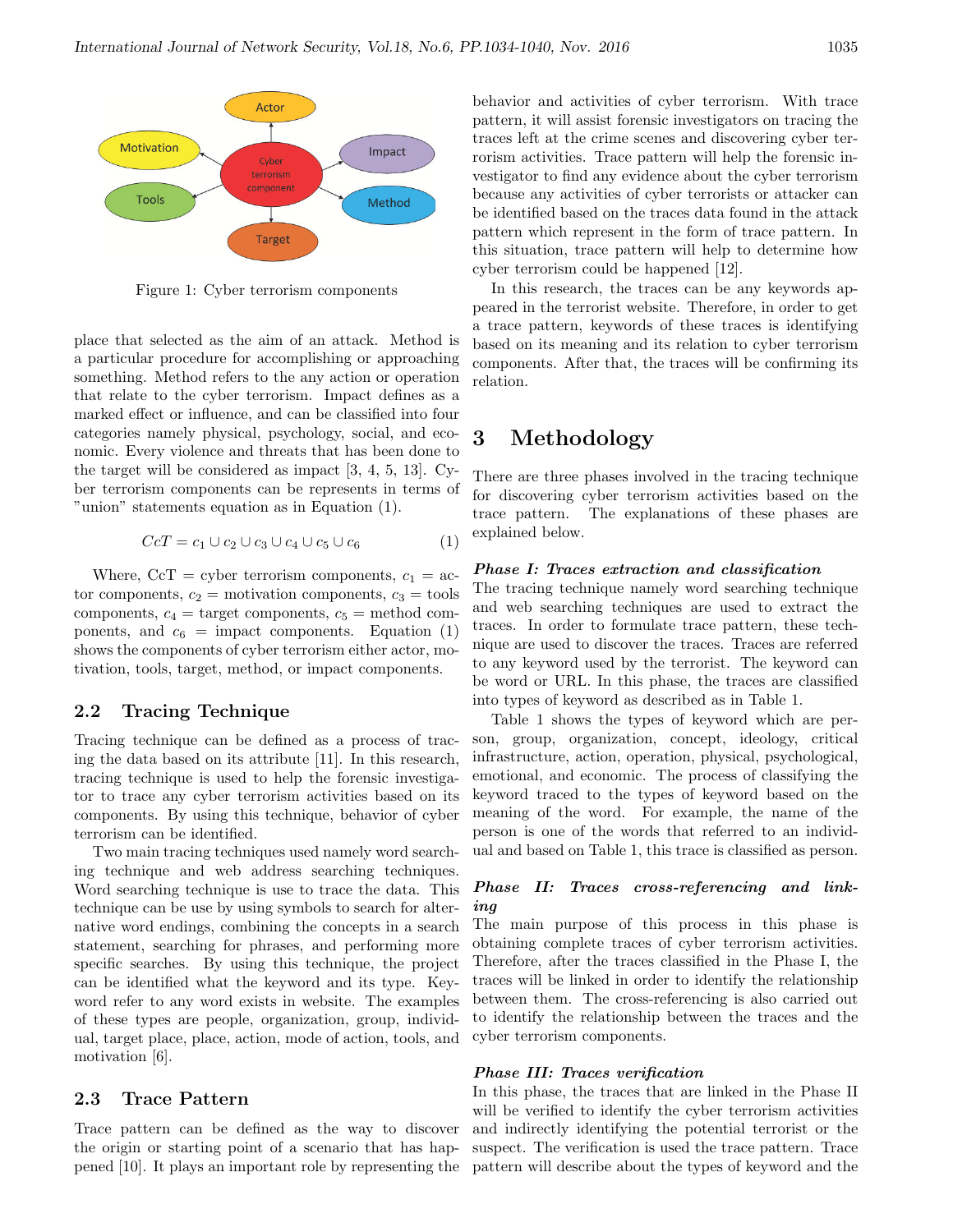| Types<br>of     | Description                            |  |  |
|-----------------|----------------------------------------|--|--|
| keyword         |                                        |  |  |
| Person          | An individual                          |  |  |
| Group           | A number of people or things that      |  |  |
|                 | are located, gathered, or classed to-  |  |  |
|                 | gether.                                |  |  |
| Organization    | An organized group of people with      |  |  |
|                 | a particular purpose, such as a busi-  |  |  |
|                 | ness or government department.         |  |  |
| Concept         | An idea of something is and how it     |  |  |
|                 | works.                                 |  |  |
| Ideology        | A system of ideas and ideals, espe-    |  |  |
|                 | cially one which forms the basis of    |  |  |
|                 | economic or political theory and pol-  |  |  |
|                 | icy. It also known as the set of be-   |  |  |
|                 | liefs characteristic of a social group |  |  |
|                 | or individual                          |  |  |
| Critical<br>in- | The backbone of nation's economy,      |  |  |
| frastructure    | security and health. It also known     |  |  |
|                 | as the assets, systems, and networks,  |  |  |
|                 | whether physical or virtual.           |  |  |
| Action          | The fact or process of doing some-     |  |  |
|                 | thing, typically to achieve an aim.    |  |  |
| Operation       | It known as any job or tasks con-      |  |  |
|                 | sisting of one or more elements or     |  |  |
|                 | subtasks.                              |  |  |
| Physical        | Involve body contact.                  |  |  |
| Psychological   | Relate to the mental and emotional     |  |  |
|                 | of a person.                           |  |  |

Table 1: Types of keyword

cyber terrorism components involved. For every types of keyword identified in the website are mapped with the cyber terrorism components. The components could be actor, motivation, tools, method, target, and impact. The mapping process is shown in Figure 2.

Figure 2 shows cyber terrorism trace pattern that used in this research as the tracing technique to discover the traces and identify the cyber terrorism. Trace pattern describes the activities of terrorist on how terrorist attack the target and others. This process can be represents in terms of if then statements equation as in Equation (2).

$$
IF(a_n == TK_n) THEN(TK_n == CcT_n)
$$
 (2)

Where, a = attributes,  $TK =$  types of keyword,  $CcT =$ cyber terrorism components, and  $n =$  number. Equation (2) is used to verified the traces and discover cyber terrorism activities using trace pattern.



Figure 2: Cyber terrorism trace pattern

# 4 Proposed Tracing Technique for Discovering Cyber Terrorism Based on Trace Pattern

From analysis and findings, by using trace pattern it able to discover cyber terrorism activities. We proposed tracing technique for discovering cyber terrorism based on the trace pattern as shown in Algorithm 1, Algorithm 2 and Algorithm 3.

### 4.1 Extraction and Classification

In this process, the traces of the cyber terrorism are extracted and classified into the types of keyword. The algorithm of the extraction and classification process is depicted in Algorithm 1.

|                |  | Algorithm 1 Extraction and classification data algo- |  |
|----------------|--|------------------------------------------------------|--|
| $\text{rithm}$ |  |                                                      |  |

1: Start 2: Read website 3: Identify traces 4: if traces  $==$  word then  $5:$  traces  $=$  types of keyword 6: else if traces  $==$  URL then 7:  $\text{traces} = \text{types of website}$ 8: else 9: Identify the traces again 10: end if 11: End

Algorithm 1 shows the pseudo code of extraction and classification data. In this algorithm, the function will read website and identify the traces whether it is word or URL. If the traces equal to word, then traces will be types of keyword. Meanwhile, if traces equal to URL,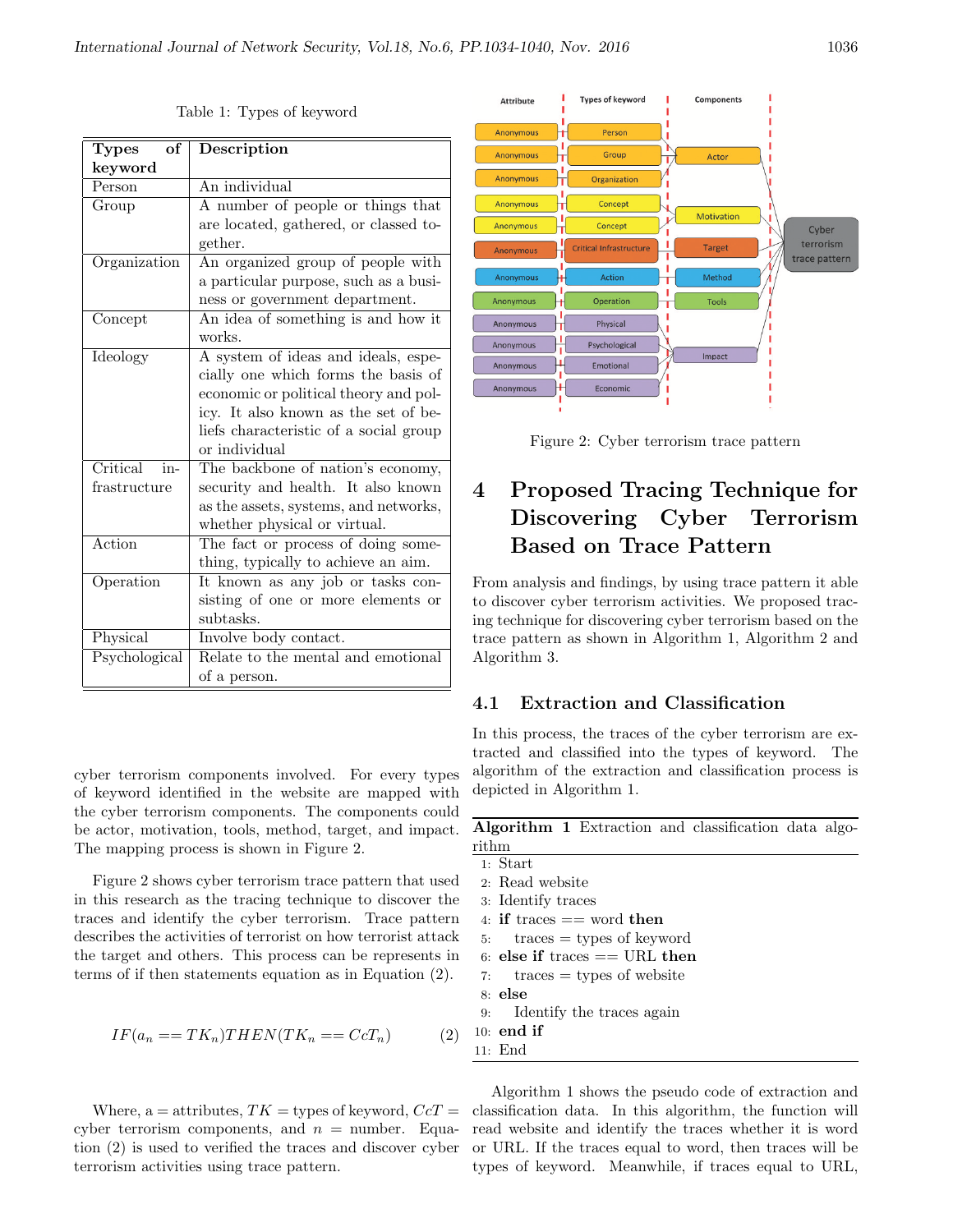then traces will be types of website. If not, the function will be identifying the traces again.

#### 4.2 Cross-referencing and Linking

The traces found in the extraction and classification process are then linked. The process is shown in Algorithm 2.

Algorithm 2 Extraction and classification data algorithm

| таг |
|-----|
|     |

- 2: Read website
- 3: Identify attribute
- 4: if (types of keyword  $==$  characteristics) AND char- $\alpha$  acteristics  $==$  components) then
- 5: Map the keyword with components
- 6: else if (types of website  $==$  characteristics) AND  $(characteristics == components)$  then
- 7: Map the keyword with components
- 8: else
- 9: Identify the attribute again
- 10: end if
- 11: End

Algorithm 2 shows the pseudo code of cross-referencing and linking process. In this algorithm, the function will be read website and identify the attribute whether it is types of keyword or types of website. If the types of keyword is similar to the characteristics and characteristic is equal to components of cyber terrorism, the cross-referencing is then done to the types of keyword and cyber terrorism components. Then, these traces are linked to identify the relationship between them. If the type of website is same to the characteristics and characteristic is equal to components of cyber terrorism, then map the types with its components. If not, the function will be identifying the attribute again.

#### 4.3 Cyber Terrorism Identification

After all relevance traces extracted, classified and linked, there is a need to verify the traces in order to identify the cyber terrorism activities by comparing to the cyber terrorism pattern as described in previous section. The algorithm of identification process is depicted in Algorithm 3.

Algorithm 3 depicts the pseudo code of cyber terrorism identification process. If the type of website is same to the characteristics and characteristic is equal to components of cyber terrorism, then map the types with its components. If not, the function will be identifying the attribute again. Then, after finished tracing the traces, the traces are then compared with the trace pattern in order to verified the cyber terrorism activities and identifying the potential terrorist.

#### Algorithm 3 Identification algorithm

- 1: Start 2: Read Traces
- 
- 3: Traces = keyword OR Traces = website
- 4: **if** (types of keyword  $=$  characteristics) AND characteristics == components) then
- 5: Map the keyword with components
- 6: else if (types of website  $==$  characteristics) AND  $(characteristics == components)$  then
- 7: Map the keyword with components
- 8: else
- 9: Identify traces again EOF
- 10: end if
- 11: Compare traces
- 12: End

### 5 Analysis and Findings

In this section, the ability of tracing technique for discovering cyber terrorism activities based on the trace pattern is identified. The capabilities of tracing technique need to be measured to identify its effectiveness to discover the traces based on the total percentage of relevant traces discovered in the website. Thus, the metric used in this research is known as Tracing Percentage  $(T C_p)$  used to measure the effectiveness of tracing process. Tracing Percentage for each component  $(T C_n)$  is the ratio of related traces discovered  $(N_{related\text{-}traces})$  and the total traces  $(N_{total\_traces})$  expressed in percentage value. These metric is represented as Equations (3) and (4).

$$
TC_n = \frac{N_{related\text{.trace}}}{N_{total\text{.trace}}} \times 100 \tag{3}
$$

$$
TC_p = TC_n + TC_{n+1} + TC_{n+2} + \dots + TC_{n+i}. \tag{4}
$$

Equation (3) shows the equation to calculate traces percentage for each component while Equation (4) is the equation to calculate total percentage of the components discovered. In this research, three dataset are analyzed to identify the ability of tracing technique to discover cyber terrorism activities based on the trace pattern. These dataset (DS) are describes in Table 2.

Table 2: Dataset description

| Dataset (DS)    | Description                 |  |
|-----------------|-----------------------------|--|
|                 | Website name: Anonymous W1, |  |
| DS1             | Website type: Blog,         |  |
|                 | URL: Anonymous U1           |  |
|                 | Website name: Anonymous W2, |  |
| DS <sub>2</sub> | Website type: Blog,         |  |
|                 | URL: Anonymous U2           |  |
|                 | Website name: Anonymous W3, |  |
| DS3             | Website type: Blog,         |  |
|                 | URL: Anonymous U3           |  |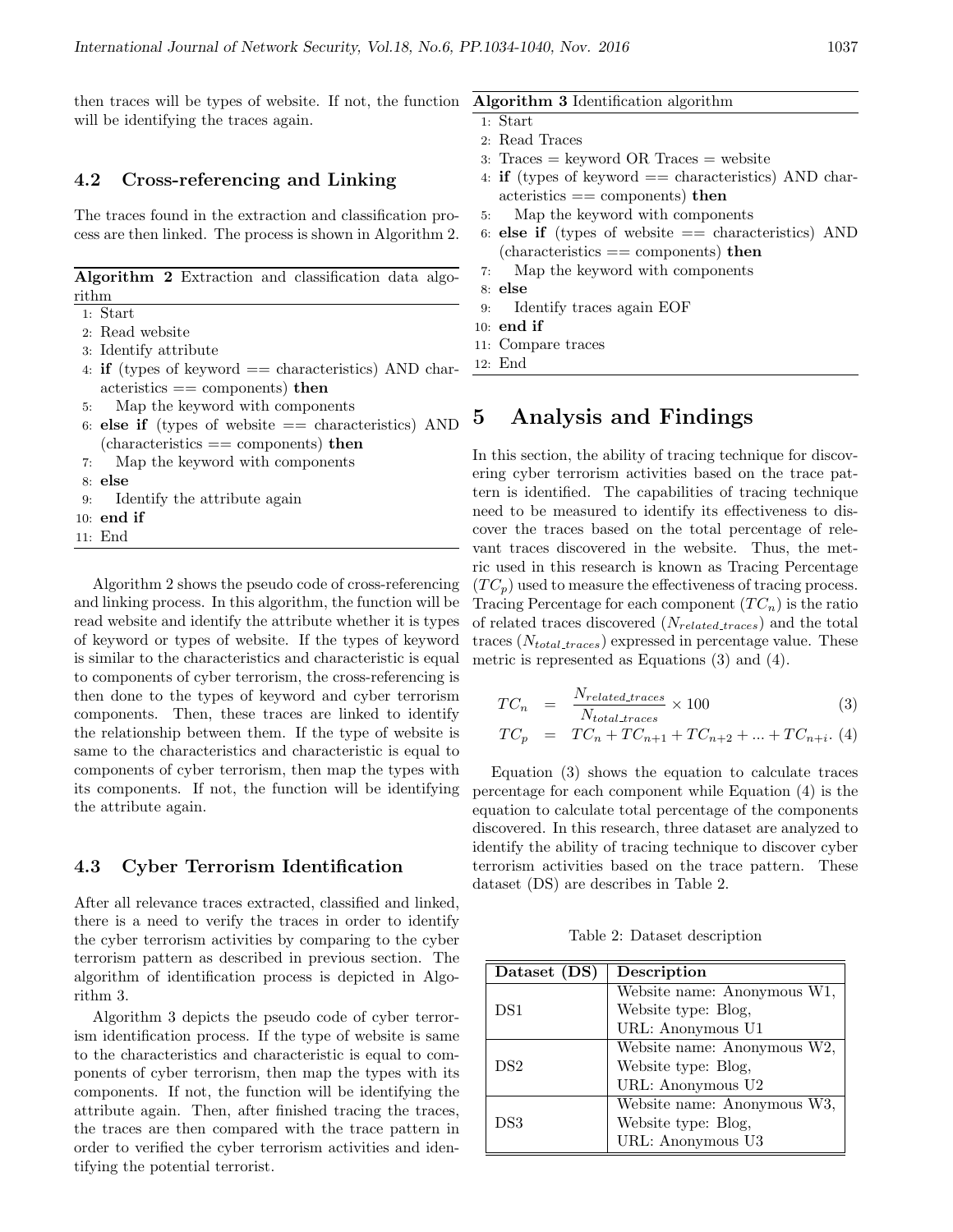| DS              | Components       | $N_{total\_traces}$ | $N_{related\_{traces}}$ | $TC_n$ % |  |  |
|-----------------|------------------|---------------------|-------------------------|----------|--|--|
|                 | Actor            | 153                 | 57                      | 37.25    |  |  |
|                 | Motivation       | 153                 | 55                      | 35.95    |  |  |
|                 | Tools            | $\overline{153}$    | 5                       | 3.27     |  |  |
| DS1             | Method           | 153                 | 17                      | 11.11    |  |  |
|                 | Target           | 153                 | 5                       | 3.27     |  |  |
|                 | Impact           | 153                 | 6                       | 3.92     |  |  |
|                 | $TCp = 94.77 \%$ |                     |                         |          |  |  |
| DS <sub>2</sub> | Actor            | 309                 | 186                     | 60.19    |  |  |
|                 | Motivation       | 309                 | 36                      | 11.65    |  |  |
|                 | Tools            | 309                 | 7                       | 2.27     |  |  |
|                 | Method           | 309                 | 24                      | 7.77     |  |  |
|                 | Target           | 309                 | 48                      | 15.53    |  |  |
|                 | $TCp = 97.41 \%$ |                     |                         |          |  |  |
|                 | Actor            | 272                 | 127                     | 46.69    |  |  |
|                 | Motivation       | 272                 | 41                      | 15.07    |  |  |
| DS3             | Tools            | 272                 | 12                      | 4.41     |  |  |
|                 | Method           | 272                 | 31                      | 11.40    |  |  |
|                 | Target           | 272                 | 40                      | 14.71    |  |  |
|                 |                  |                     | $TCp = 92.28 \%$        |          |  |  |

Table 3: Total percentage of related traces

Table 2 shows the information of dataset using namely DS1, DS2, DS3. The names of all websites are hidden due to the sensitive issues. The scripting is use to trace and identify the frequent of the keyword which contribute to the cyber terrorism activities. By using Equations (2) and (3), the tracing percentage for three DS is shown in Table 3.

Table 3 shows the total percentage of related traces for DS. It consists of actor, motivation, tools, method, target, and impact components. The result obtained in Table 3 demonstrates the Tracing Percentage  $(T C_p)$  is able to discover the cyber terrorism activities by identifying the components and the types of keyword. These abilities are demonstrated through the result obtained using three DS; DS1, DS2, and DS3. For each DS, the total traces found for each types of keyword and components are shown in Tables 4, 5, and 6 respectively. Due to the sensitive data, the keyword traced in this paper is represented as  $K_1$  to  $K_n$ .

Tables 4, 5, and 6 shows the traces found in DS1, DS2, and DS3 respectively. Scripting is used in the analysis and design process to trace the frequent keyword appears that identified. Based on these tables, the components of cyber terrorism have appeared in all DS except one of cyber terrorism components known as impact is not found in DS2 and DS3. However, this component is found in DS1 with the keyword identified is Threat. From the traces found as shown in all tables, this research identified that Actor can be person, group, organization, or place. While, by having any concepts that make a person become motivated or fanatic, it can contribute to cyber terrorism activities which classified as the Motivation component. This was proved that most of the traces found is belong to this component. This can be proved when the traces found in the three DS are majority below to motivation components. For example, there are 55 traces found on keyword concept in DS1, 36 traces in DS2, and 41 traces in DS3. The findings also shown that, in all attacks, target become the important component in cyber terrorism activities in which it was found in all DS analyzed.

# 6 Conclusion and Future work

This paper introduces the tracing technique for discovering cyber terrorism activities based on the trace pattern. Two main tracing techniques used namely word searching technique and web address searching techniques. Word searching technique is use to extract the traces. Tracing technique consists of traces extraction and classification, traces cross-referencing and linking, and traces verification. Tracing Percentage  $(T C_P)$  used to measure the effectiveness and the capabilities of tracing technique to discover the traces based on the total percentage of relevant traces discovered in the website. The abilities of tracing technique are demonstrated through the result obtained using DS. From the research findings, we are able to derive the equation to represent the components of the cyber terrorism.

## Acknowledgments

The authors would like to thank INSFORNET Research Group of Universiti Teknikal Malaysia Melaka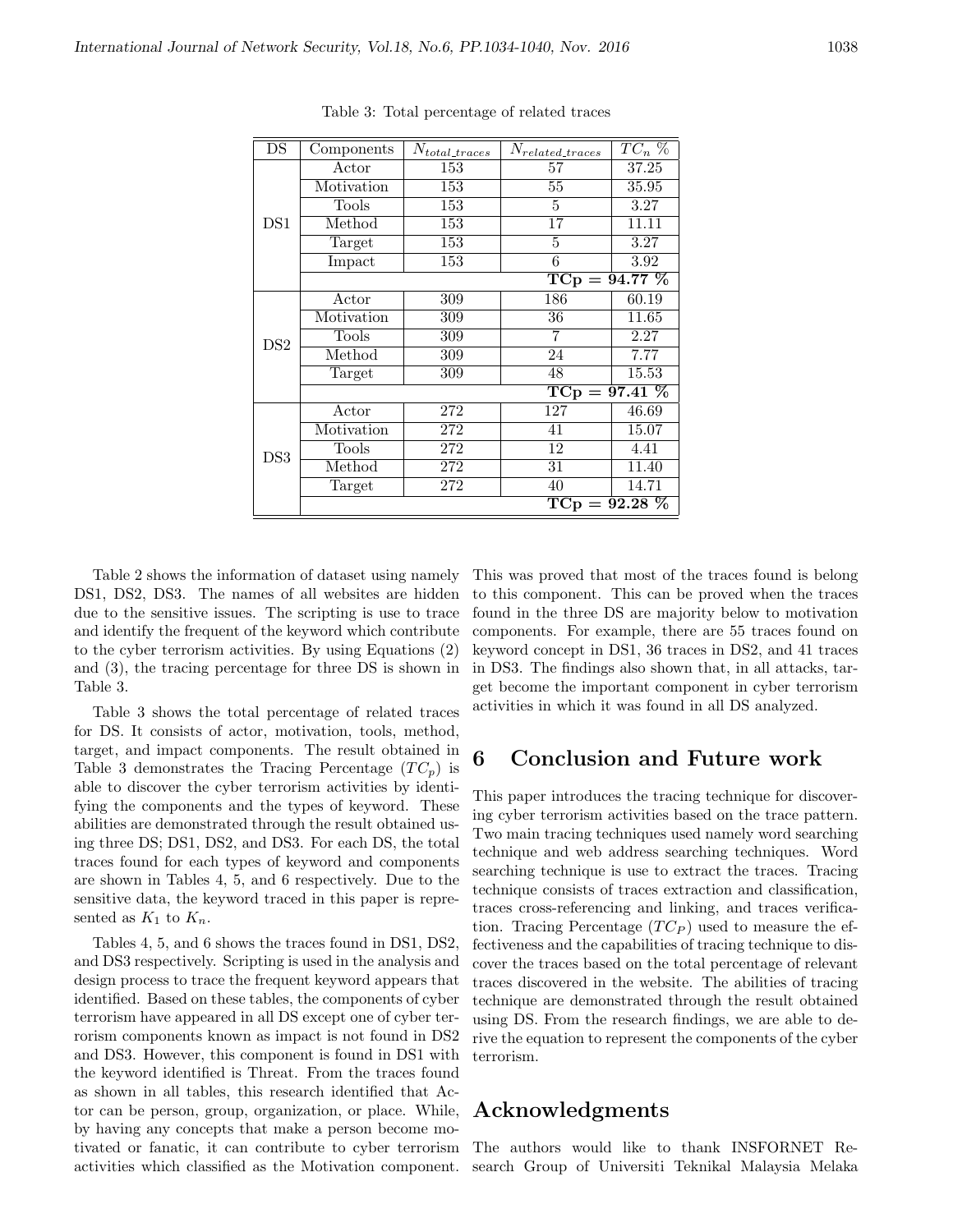| Keyword  | Count | Types of keyword | Components |
|----------|-------|------------------|------------|
| $K_1$    | 27    | Concept          | Motivation |
| $K_2$    | 21    | Concept          | Motivation |
| $K_3$    | 18    | Person           | Actor      |
| $K_4$    | 10    | Group            | Actor      |
| $K_5$    | 9     | Organization     | Actor      |
| $K_6$    | 8     | Mode of action   | Method     |
| $K_7$    | 7     | Concept          | Motivation |
| $K_8$    | 6     | Person           | Actor      |
| $K_9$    | 6     | Threat           | Impact     |
| $K_{10}$ | 5     | Tools            | Tools      |
| $K_{11}$ | 5     | Target place     | Target     |
| $K_{12}$ | 5     | Mode of action   | Method     |
| $K_{13}$ | 4     | Person           | Actor      |
| $K_{14}$ | 4     | Person           | Actor      |
| $K_{15}$ | 4     | Mode of action   | Method     |

Table 4: Traces found in DS1

Table 5: Traces found in DS2

| Keyword  | Count | Types of keyword | Components |
|----------|-------|------------------|------------|
| $K_1$    | 48    | Target Place     | Target     |
| $K_2$    | 43    | Group            | Actor      |
| $K_3$    | 35    | Group            | Actor      |
| $K_4$    | 30    | Concept          | Motivation |
| $K_5$    | 27    | Organization     | Actor      |
| $K_6$    | 20    | Group            | Actor      |
| $K_7$    | 18    | Mode of action   | Method     |
| $K_8$    | 17    | Place            | Actor      |
| $K_9$    | 17    | Group            | Actor      |
| $K_{10}$ | 11    | Person           | Actor      |
| $K_{11}$ | 10    | Place            | Actor      |
| $K_{12}$ | 7     | Tools            | Tools      |
| $K_{13}$ | 6     | Concept          | Motivation |
| $K_{14}$ | 6     | Person           | Actor      |
| $K_{15}$ | 6     | Action           | Method     |

Table 6: Traces found in DS3

| Keyword  | Count | Types of keyword | <b>Components</b> |
|----------|-------|------------------|-------------------|
| $K_1$    | 40    | Target place     | Target            |
| $K_2$    | 35    | Concept          | Motivation        |
| $K_3$    | 31    | Group            | Actor             |
| $K_4$    | 31    | Group            | Actor             |
| $K_5$    | 25    | Organization     | Actor             |
| $K_6$    | 23    | Mode of action   | Method            |
| $K_7$    | 12    | Person           | Actor             |
| $K_8$    | 12    | Tools            | Tools             |
| $K_9$    | 11    | Place            | Actor             |
| $K_{10}$ | 10    | Place            | Actor             |
| $K_{11}$ | 8     | Action           | Method            |
| $K_{12}$ | 7     | Person           | Actor             |
| $K_{13}$ | 6     | Concept          | Motivation        |